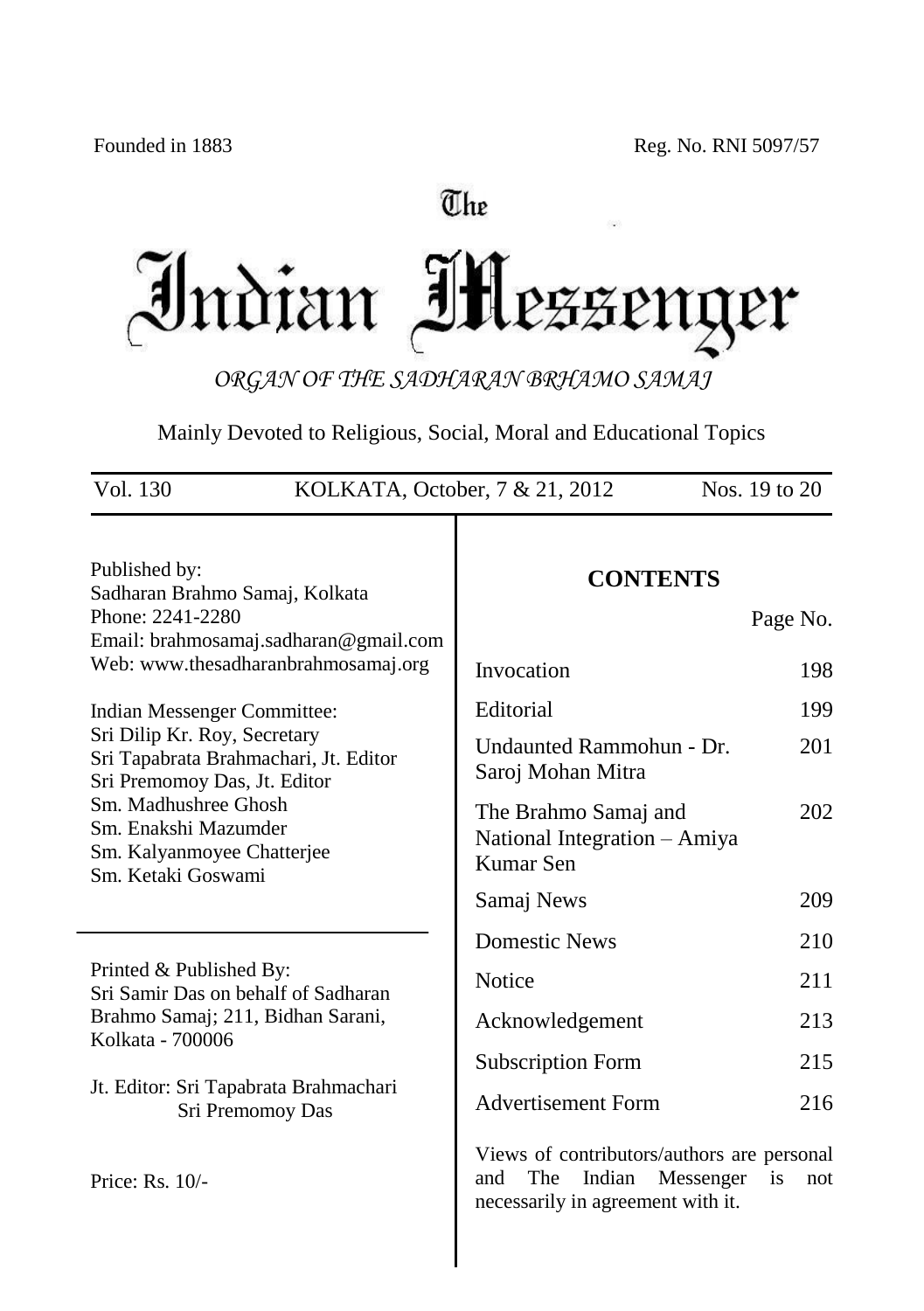# **INVOCATION**

Only those of tranquil minds, and none else, can attain abiding joy by realizing within their souls the Being who manifests one essence in a multiplicity of forms.

*- Upanishad*

\* \* \* \* \*

To live religiously is to live naturally, to live naturally is to act up to the dictates of conscience.To live to nature is to live to God..

*- Keshub Chandra Sen*

\* \* \* \* \*

The Brahmo Samaj does not limit divine revelation to special miracle laws and supernatural channels but finds the operation of the Divine Spirit in all earnest seekers after truth. Accordingly it gives a hearing to all and sits as an humble disciple at the feet of the great and good of all lands.

*- Sivanath Sastri*

\* \* \* \* \*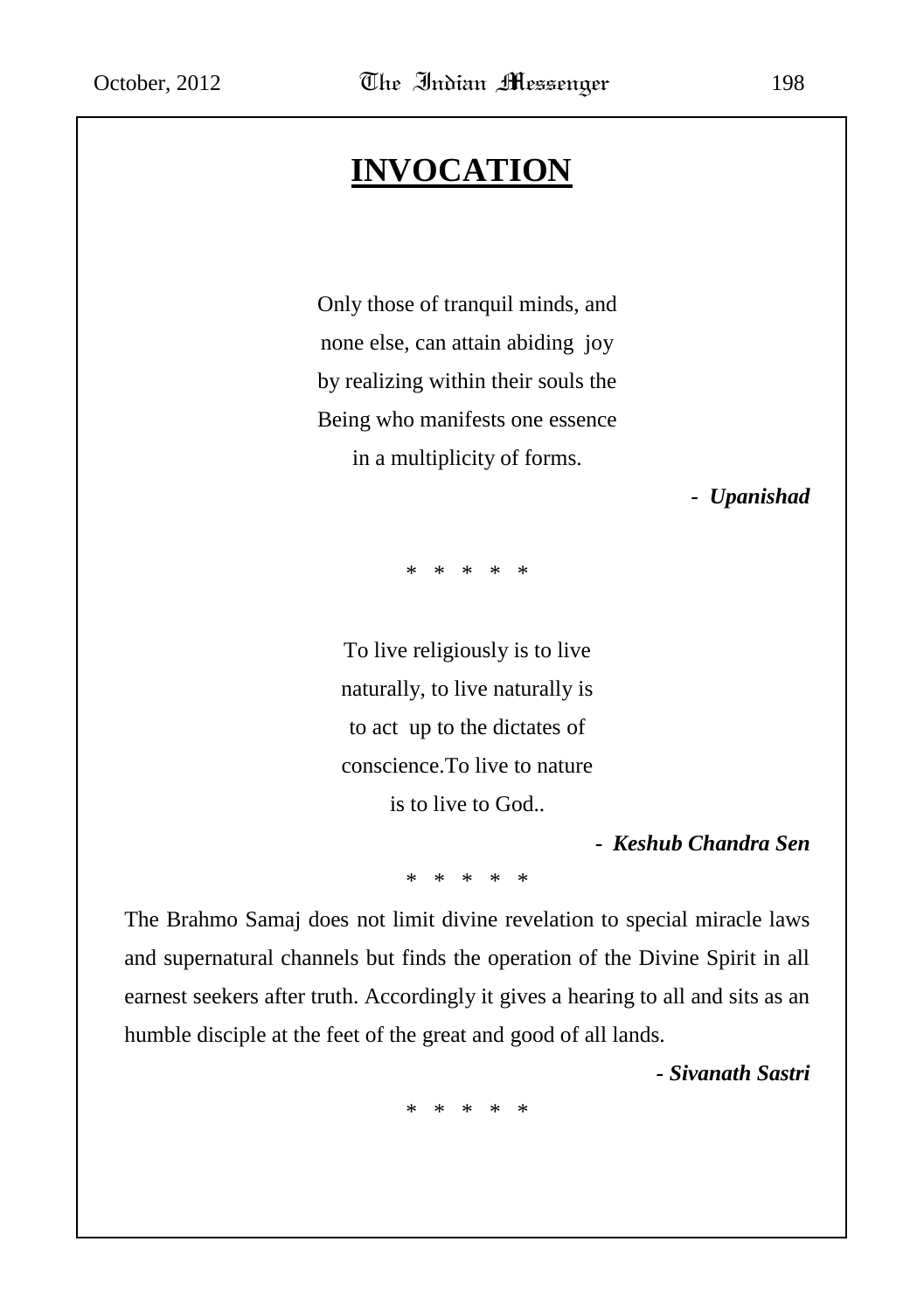# **Editorial**

Without a religion of our own we cannot expect to help our younger people to attain a religion of their own. We do not indoctrinate children We do not conduct catechism classes but we must show what our religion does. We shall of course answer their questions freely. We shall want to volunteer statements of our view points when we think that will prove instructive For without disclosure of own faith we can hardly help our young people attain a religion of their own. Whether teachers in our church or as parents at home we must all give our children opportunity to find out for themselves what difference, if any our Universalist faith makes in our lives.

This is not indoctrination – not saying what religion must be. This is teaching liberal religion, showing what faith does. Without such disclosure and explanation a boy or a girl can hardly be expected to understand the role of religion of religion in adult life. What is man, what is our being, our human nature in its relation to natural process in time.

What is this transient self consciousness of ours in the midst of so much lifeless matter. More deeply, what shall we make of mans inhumanity to his fellowmen and himself. Why do we desert our being. How does religion overcome this breakdown of our essential humanity? What can we do to be saved. Without a religion of our own disclosed without embarrassment as the occasion may suggest or require we can hardly expect our younger generation want to attain a religion of their own. Why should they bother to try to understand the role of religion in life, unless we are able to show them that faith does make a difference.

Religion it is said should help us see life steady and see it whole. Often our lives threaten to fall apart with fatigue or fear or with anxiety and guilt. None of us altogether escapes the fragmentation of modern culture. Our lives need pulling together. Religions integrative role is one of vital importance.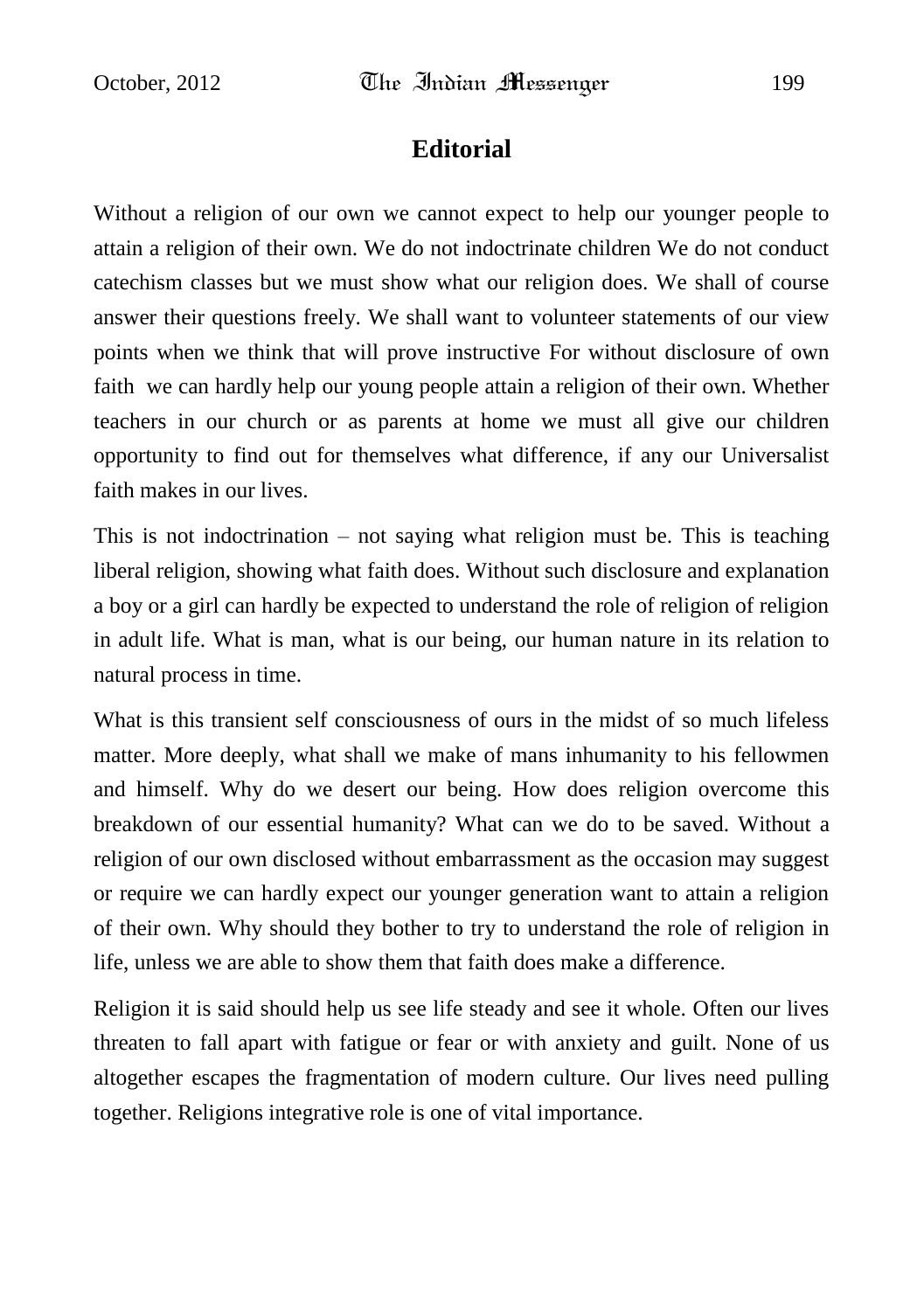Rational religion is religion whose beliefs and rituals have been reorganized with the aim of making it the central element in a coherent ordering of life – an ordering which shall be coherent, both in respect to the elucidation of thought and in respect to the direction of conduct towards unified purpose commanding ethical approval.

In teaching ethics, theology, symbolism and ritual the main emphasis must still be on providing boys and girls with experiences from which they will fashion their own religion, their personal standards, their individual thoughts. But one such experience which they - and we – need is sharing our Unitarian Universalism with them.

Sectarian votaries of a particular religion, when taken to task for the unjust dealings with their brethren which so deeply injure and insult humanity, immediately try to divert attention by glibly quoting noble texts from their own scriptures which preach love, justice, righteousness, and the divinity immanent in Man - ludicrously unconscious of the fact that those constitute the damaging incrimination of their usual attitude of mind.

## *Rabindranath Tagore*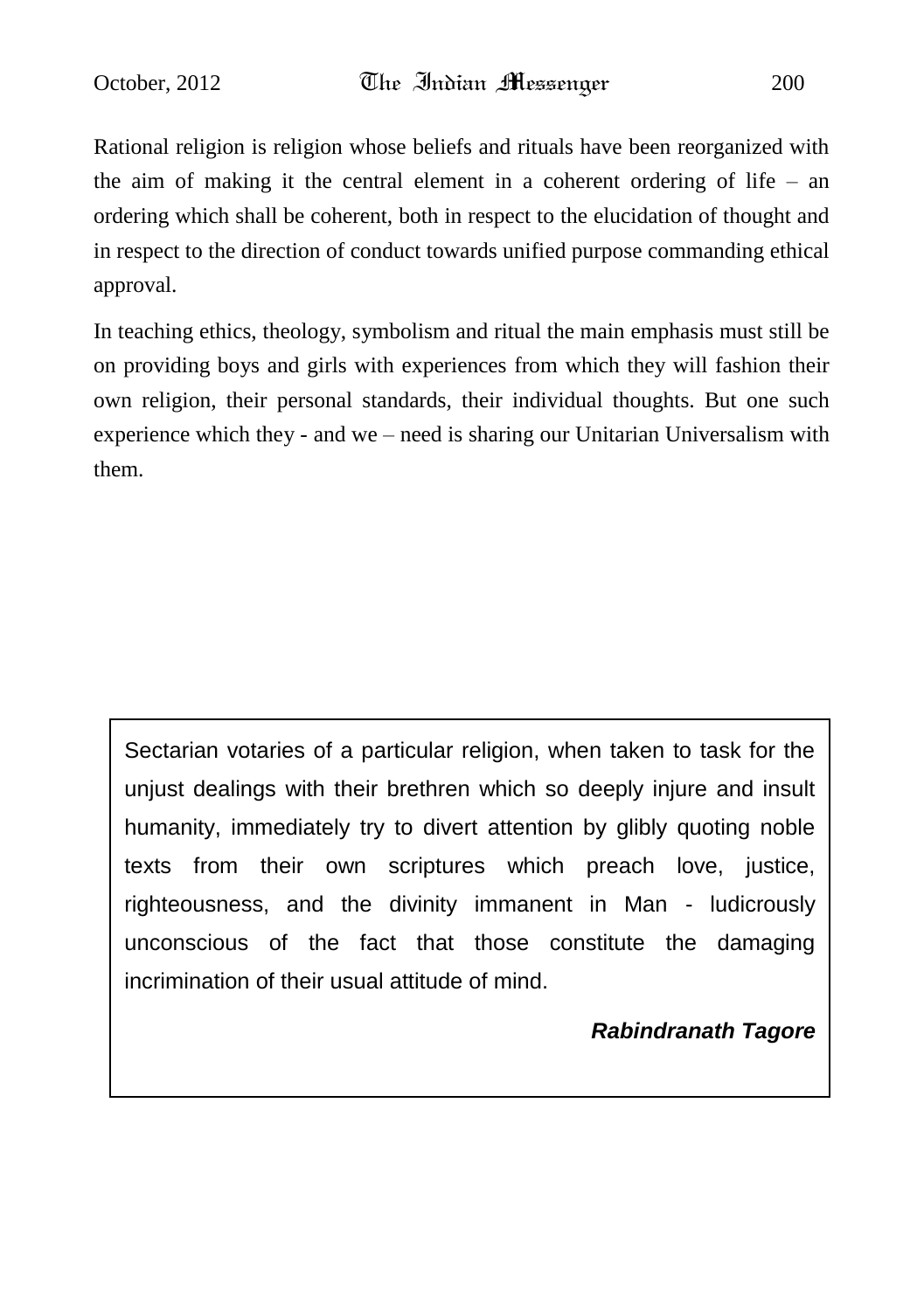## **Undaunted Rammohun**

#### Dr. Saroj Mohan Mitra

Rammohun wanted that the farmers also benefit from a permanent settlement system. The permanent settlement system implemented by Cornwallis was only for the Zaminders due to which they got the opportunity of oppression on the farmers. Rammohun wanted the reverse of this in his opinion if the farmers' the tillers were given a permanent settlement on land then the government would permanently benefit from it and the farmer would be self reliant and confident. To this end he wished for the improvement of the rayats and for better governance. He felt that the administration and the judiciary should be separated and the complaints against the revenue officers should be investigated by the justice department.

Even when he was living in India Rammohun welcomed the idea of Europeans settling down in his country. He expressed the same opinion to the Select Committee in England. He however was not in favour of large scale indiscriminate foreign settlement in India but felt that if selected resourceful Europeans permanently settled down the country would gain. Money lost because of foreign traders would be stemmed. If foreigners with capital and industrialists settled in India agriculture and the condition of workers would improve. Already some foreigners settling in India had done a great deal. A gentleman from Scotland after retirement had taken-up agriculture here. Sir Danial Hamilton had caused considerable improvement in the Sundarbans. However at that time public opinion being very strong against British colonization of the country this well thought out suggestion of Rammohun was resented. In the present day such a suggestion of bringing in foreign capital for the development of the state would be welcomed promptly.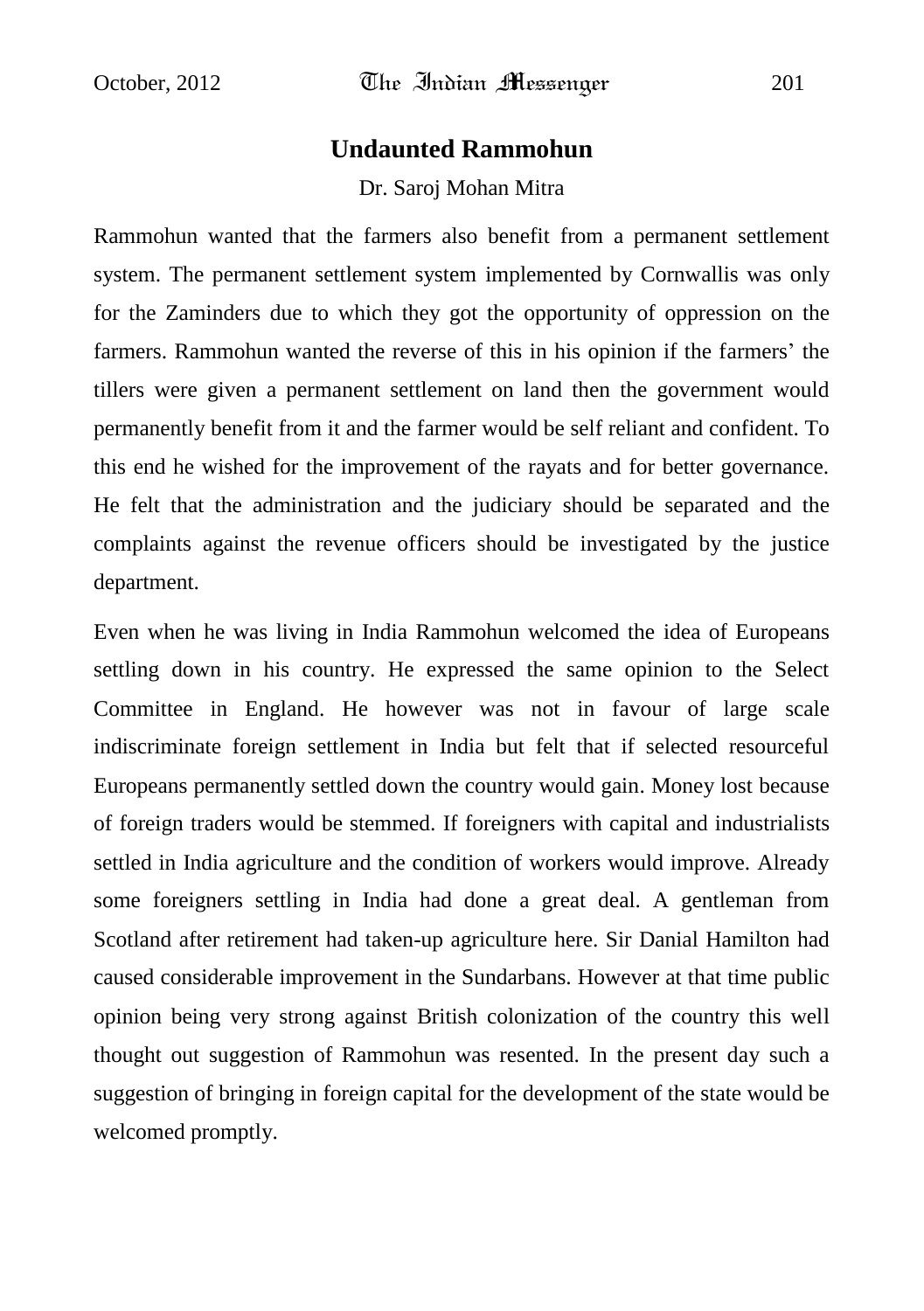# **The Brahmo Samaj and National Integration**

Amiya Kr Sen

[Continued from last issue…]

The committee recognized the traditional disabilities of large sections of the people and was of opinion that the existing policies of assisting the socially handicapped should be reviewed in the light of the situation that is emerging. For the socially handicapped the committee recommended wider educational facilities "so that they can compete on more or less equal terms with the advanced members of our society." The old criteria based on religion and cast should be replaced by those based on means and merit. " together with the determined efforts to assist in an effective manner the socially handicapped we should move towards the adoption of criteria which are essentially social and free from age old divisive characteristics of our society." All restrictions based on caste, religion or domicile should be removed so far as provision for wider educational facilities is concerned.

For the dissemination of the ideals of national integration, the committee suggested that the students and young men should, at a very early stage of their life, be made familiar with the ideals of an integrated nation. Significant ideals as expressed by great men belonging to different regions of the country might be placed before the students in daily assemblies at the beginning of their class work. A sense of one-ness of India might be strengthened by the regular singing of the National Anthem and their taking a pledge every year that they would dedicate themselves to the service of their country and their countrymen. Emphasis was also laid on integration through cultural activities of students and young men. The pledge was recommended to be as follows:-

- 1. India is my country, all Indians are my brothers and sisters.
- 2. I love my country and I am proud of its rich and varied heritage. I shall always try to be worthy of it.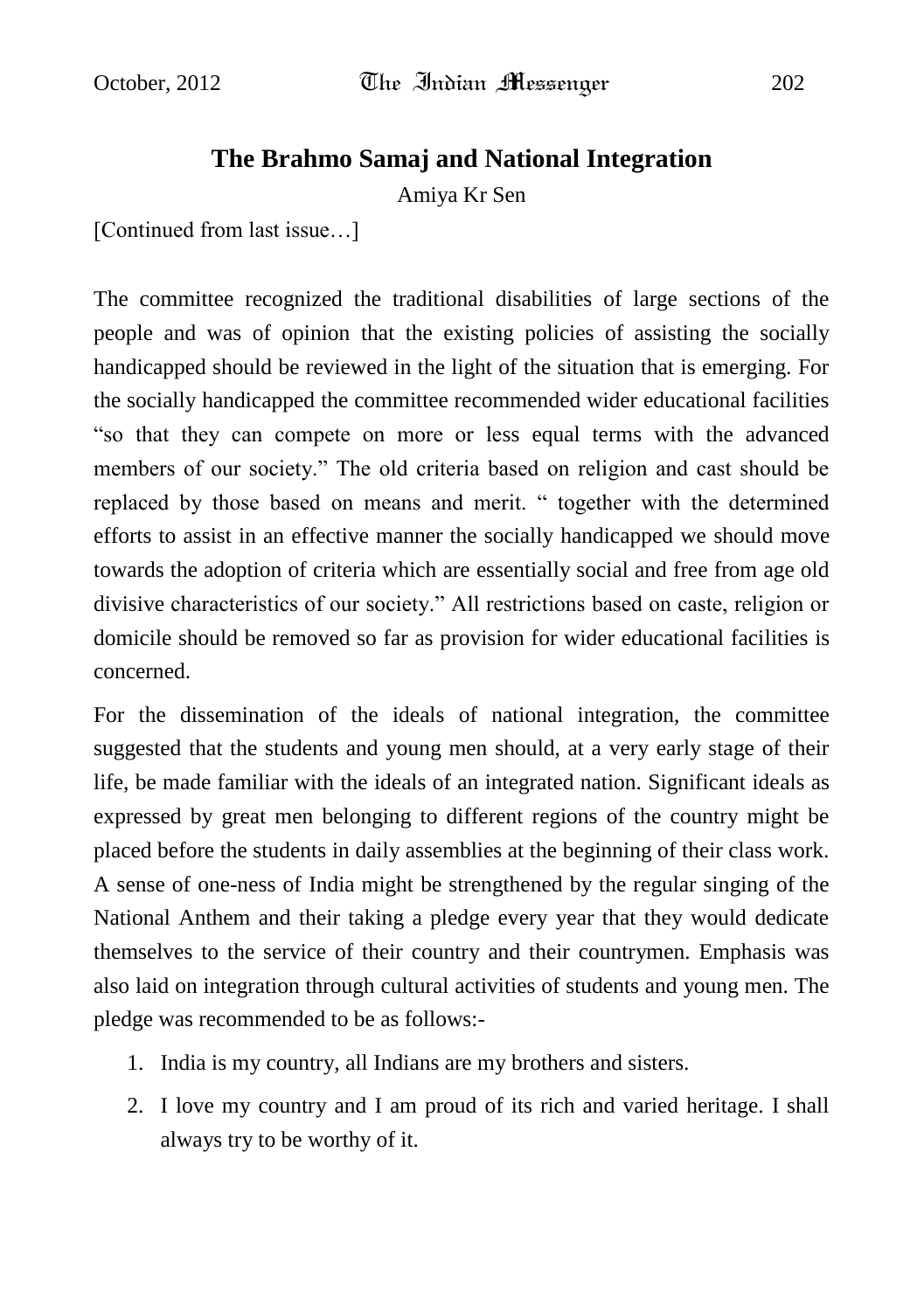- 3. I shall give my parents, teachers and all elders respect and treat everyone with courtesy. I shall be kind to animals.
- 4. To my country and my people I pledge my devotion; in their well being and prosperity alone lies my happiness.

Against this picture of historical perspective and present situation we have to consider what contribution the Brahmo Samaj can make to the program of national integration.

It is a very significant fact that the present day outlook with regard to communalism and casteism is gradually approaching the ideals for which the Brahmo Samaj had to suffer social and other disabilities during the past hundred years of its history.

So far as communalism is concerned "Brahmoism holds that God reveals Himself to man through his natural powers of knowing and not in a supernatural way, and that the truths found in the scriptures were revealed naturally, and not supernaturally to the teachers of those truths, and that, therefore religious books should be studied and the religious teachers be listened to critically though reverentially and not with blind faith. All men are subject to error, no religious books or teachers should be regarded as infallible. As God"s revelation is universal, the prophets and scriptures of all nations should be respected, and as far as possible, devoutly studied. They help us by turning our eyes inward, by stimulating thoughts, by rousing our higher feelings, and by stirring us to fresh activities. We should therefore give honour to them but should not sacrifice the freedom of our soul."

From the days of Raja Rammohun Roy it has been one of the fundamental principles of the Brahmo Samaj that religion is one , viz. the spiritual worship of the supreme being; but that religion which is the expression of this instinct of worship in the human personality has been conditioned by the different environments with which it has come into contact and has developed, in its liturgy and traditions, superficial differences; that essential truth are embodied in all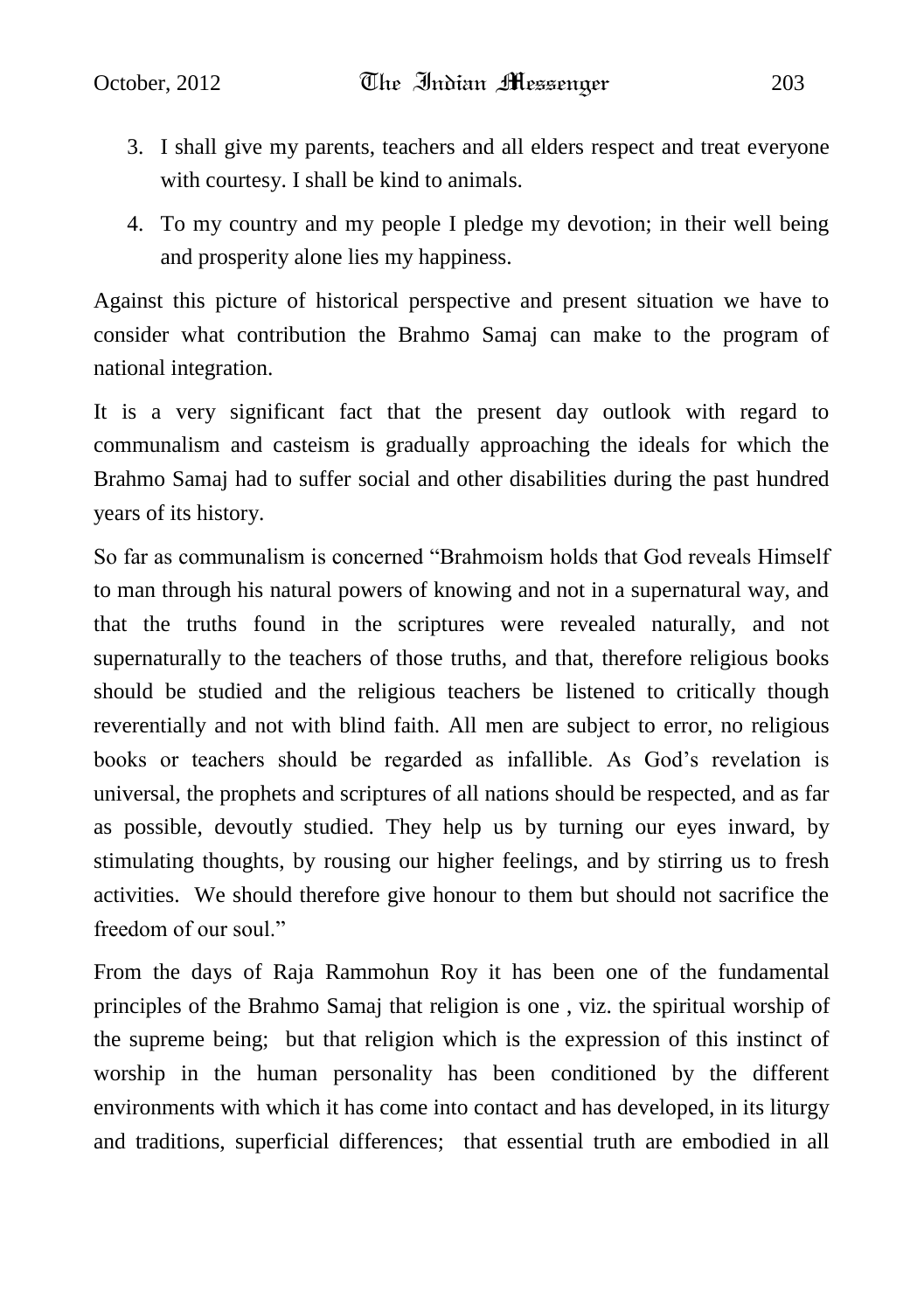religions, but they have gathered round themselves customs, rites and traditions which form only the body and not the soul of religion.

However , we may try to liberalize the minds of our citizens by bringing them into contact with the ideals of different religions, there can be no change of heart unless and until this fundamental truth enunciated by the Brahmo Samaj is instilled into their minds. After all, change of heart among the people is one thing necessary for the eradication of communal hatred and communal bitterness.

"The current system of hereditary castes, the Brahmo Samaj holds, is opposed to the doctrine of human brotherhood." "God being the common father, all men are brothers and sisters and they should treat one another as such, admit them to equal fellowship and allow them same rights and privileges. No one, on account of one"s birth in a particular family should be abhorred or deprived of the rights of education, choice of profession or fellowship with others. As the current distinction of caste with the aversion generated and the artificial inequalities created by it, is opposed to those humane and enlightened principles, we Brahmos reject this distinction and promote inter-dining and inter-marriages. In the Brahmo Samaj no one, because he is born in a particular family or class, is debarred from social intercourse with his co-religionists or the enjoyment of rights or the exercise of power such as those of a priest or a minister of religion to which he is otherwise entitled. As cast is opposed to true religion and true national unity the Brahmos consider the breaking of cast a religious duty. The Brahmo Samaj aims at being a model society whose members should live in peace and amity worshipping God in spirit and in truth. In this society the so called highest and lowest classes are being intermingled and leveled up to a common platform of purity and enlightenment. It aims at being what Indian society and human society in general should be in future, when all artificial distinction will be forgotten in the love of God and humanity"

The recommendations of the Emotional Integration Committee to give wider educational facilities to the socially handicapped, to replace criteria based upon religion and caste by those based upon means and merit, to remove all restrictions based on religion, caste, or domicile so far as provision for educational facilities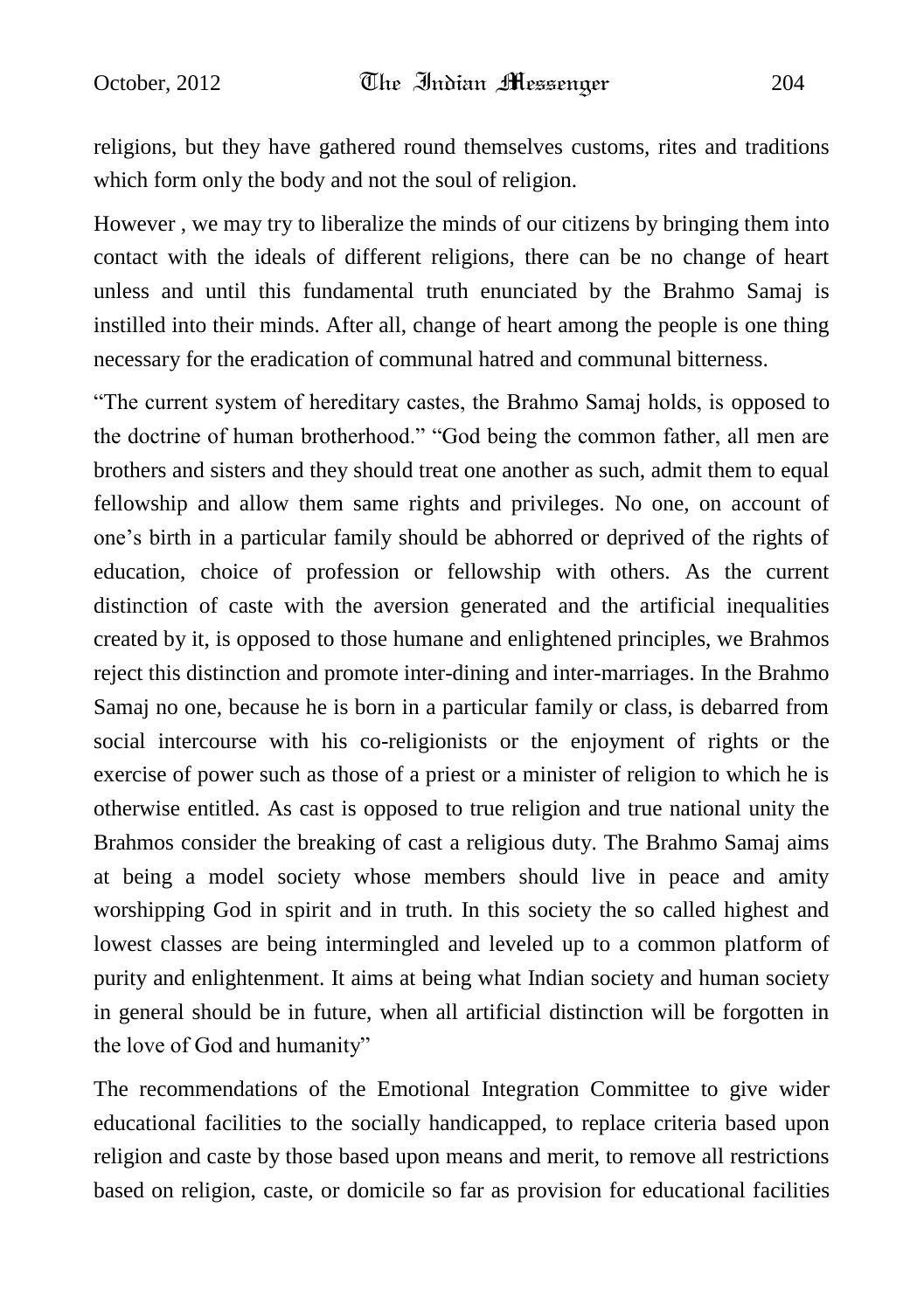as concerned - they are good so far as they go. But will they eradicate the animosities and rivalries among different caste groups? They will certainly help "the socially handicapped to attain a higher status and economic position"; but this in fact will strengthen rivalries and animosities among different castes. The psychology of fear and the instinct for self protection will continue to exercise the minds of people and the separatism will be accentuated. Unless and until the caste system is destroyed, the root and branch, and equal opportunities are thrown open to all irrespective of any consideration except those of merit, emotional integration will not be achieved. Every citizen must become conscious of his dignity as a human being and conscious also of society's recognition of this dignity. The great self (sva) in each human being must be roused and possibilities lying dormant in him must be given fullest opportunities for the fullest development. Then and then alone can an individual sincerely assert "I love my country and am proud of its rich and varied heritage." Then and then alone can he feel his oneness with the nation. It is time that the Brahmo Samaj should disseminate its ideals widely throughout the country in order to strengthen the movement towards national integration. We owe it to ourselves and to the national mind and urge it on to the attainment of national unity which is of supreme importance at the present juncture.

The committee has rightly recognized the importance of education in bringing about national unity. Its recommendations will go a great way towards weakening the forces of linguistic jingoism; but it appears from a study of its recommendations that it is merely suggesting ways and means for removing obstacles in the way of attainment of national integration. Beyond some vague references to the composite structure of Indian culture, and "the need to preserve unity in diversity" and "cherishing and respecting the various cultural strands which are enriching Indian civilization" they have not enunciated any positive principle of integration. USA has its American way of life distinctly presented before its youth. USSR has its communistic ideology to integrate its people. What is the central concept which can integrate the Indian nation? The youth of the country must have before their minds" eye a vitalizing idea before they can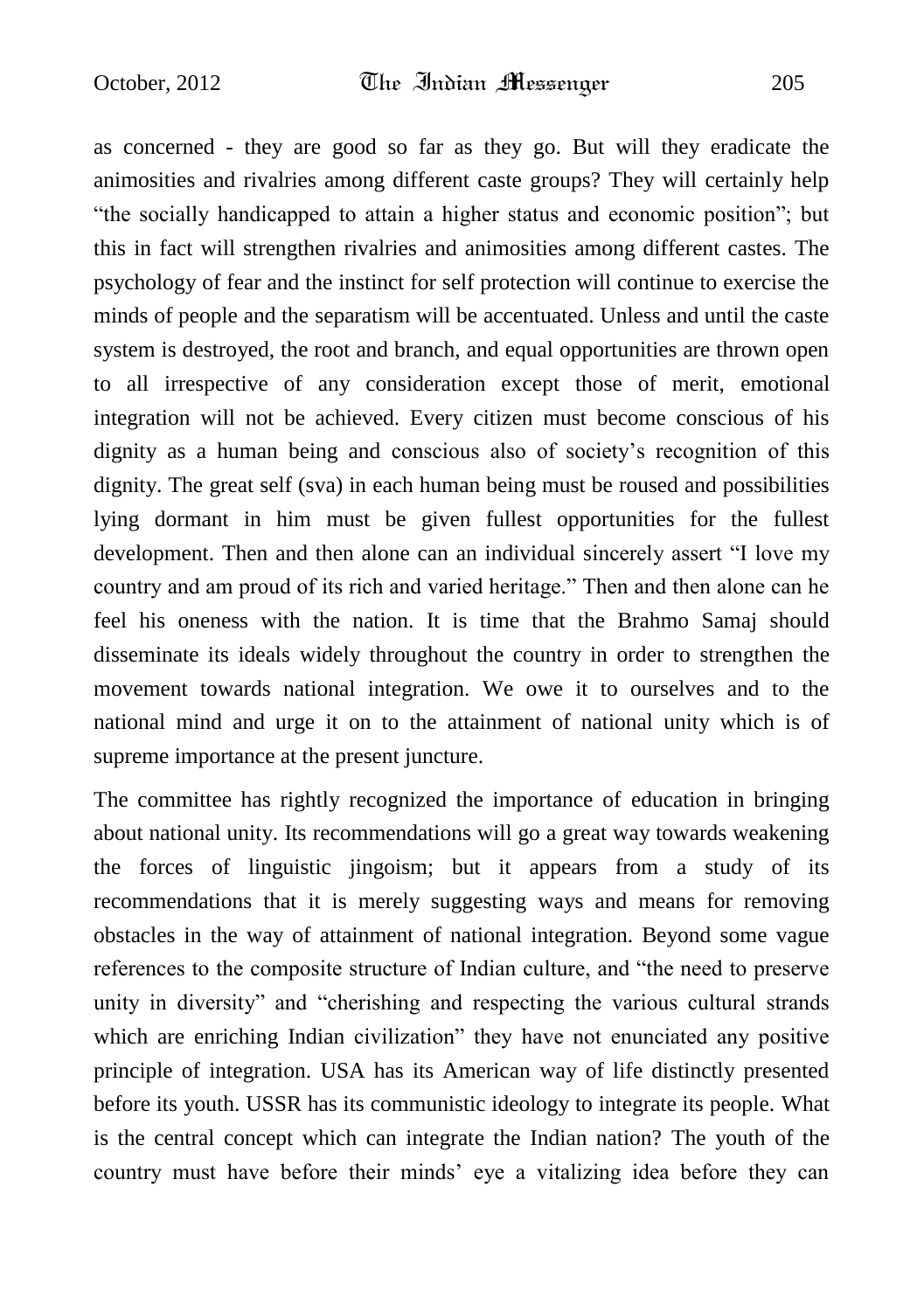contribute actively towards the attainment of emotional integration. Mere toleration and respect is not enough ; there must be positive ideal before them – an ideal to which they can devote their life"s activities. So long as distinctive principles, instead of vague generalizations are not placed before them all efforts of integration are bound to be ineffective. There must be a central concept for harmonizing efforts towards the attainment of emotional integration. In order to be effective such a concept must touch the depth of human personality and have a universal appeal. Our Upanishads which record the experiences of spiritual leaders of ancient India are remarkable in expressing Eternal Truths for the spiritual upliftment of men; and while discussing problem of national integration we are reminded of one of their great utterances which brought about the spiritual initiation of our leader Maharshi Debendranath Tagore. I mean the Sloka Isa basyam idam sarbam yat kincha jagatyam jagat "Cover with the Eternal Being all that is unstable in this fleeting world". This. I feel, may well form the central point round which all activities for emotional integration may turn. To a man who has accepted this concept as the guiding principle of his life, persons belonging to other communities will appear as brothers whose being the Eternal Presence illuminates. He will try to understand and appreciate their point of view with love and affection. The entire attitude of animosity and bitterness will be changed. He will no longer emphasize points of difference but will appreciate points of resemblance and even assimilate new elements from their ideals. This attitude will I am sure prevent the formation of communal organization based upon hatred and bitterness. This changed attitude will also militate against the psychology of fear and that sense of an urgent need for self protection which lie at the root of casteism. The sense of oneness among people belonging to different castes will be strengthened., so that it will be no longer a question of wresting rights and privileges from others but one of combined efforts for the socio economic progress of all. One of the reasons why community and other projects have not been fully implemented is the absence of this feeling of oneness with the nation; and once this feeling is developed there will be rapid progress in all directions. There is nothing uncommon in this central concept in a country where the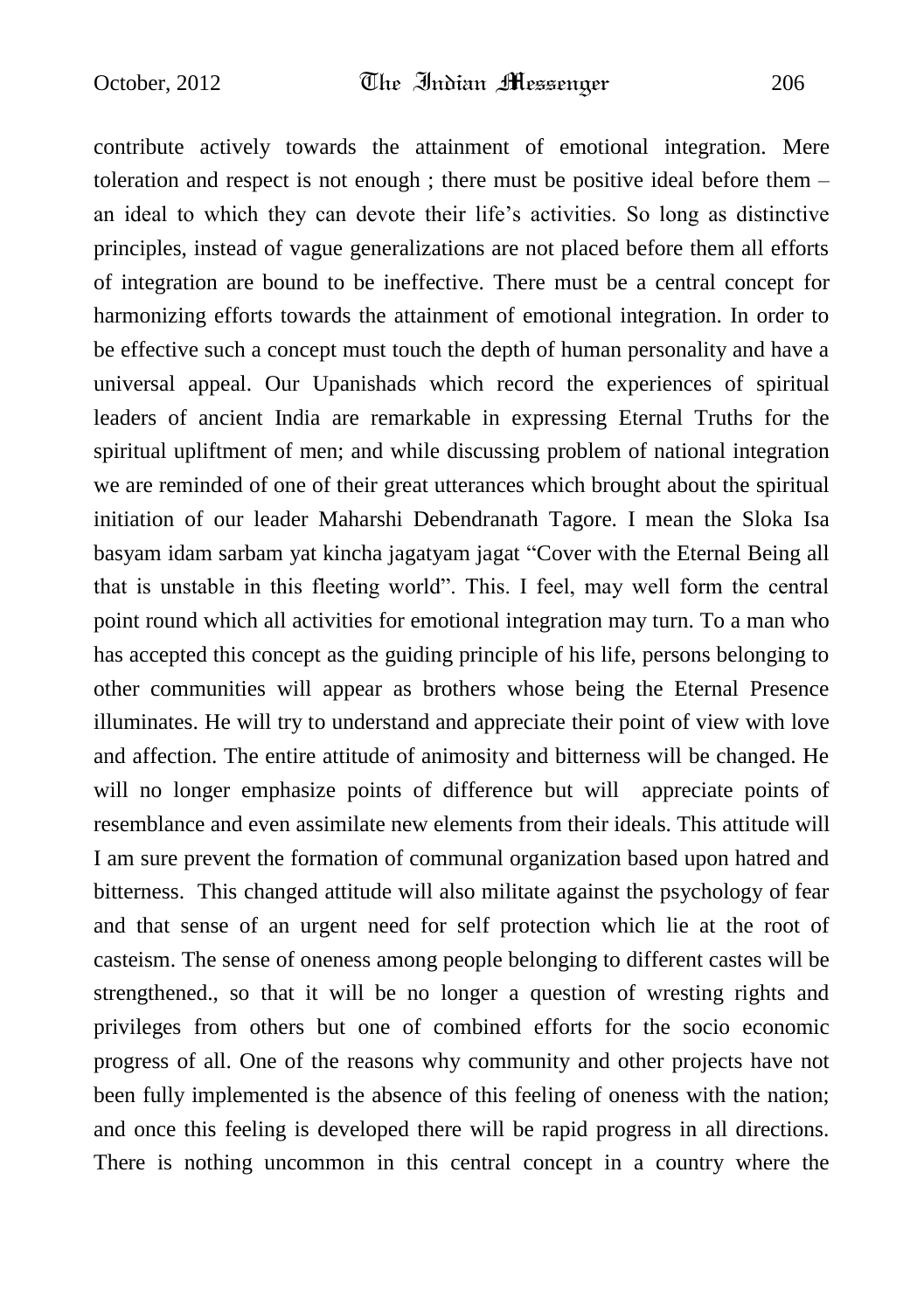commonest man can refer to such ideas as Yatra jiba tatra siva, daridra narayana etc.

The problem of regionalism may also be solved in the light of this changed attitude. Each of the different states may then take its own socioeconomic activities not merely directed towards its own economic progress but as contributory factors in the progress of the country as a whole. Thus a socioeconomic structure will be formed which will synthesize all efforts of the different states and utilize them for the progress of the entire nation. Regionalism will indeed be there, for it is very difficult to eradicate such attachment but it will be shorn of bitterness. Justice and equity will form the basis of our endeavours, not out of fear of rivalries but of a proper appreciation of the needs of all. Shorn of bitterness, our attitude towards the literature in the regional languages will undergo a suitable change. There will be no repulsion against any language. On the contrary, literature as the expression of the ideals and aspirations of our brother in the regions concerned will have a renewed interest for each of us. Contact with other minds and other ideals will expand our imagination and new composite culture will be developed assimilating all that is good in different regional literatures and cultures.

To be effective, it is necessary that such a central concept of fundamental importance should be accepted and acted upon without any mental reservation. Our besetting scene is that we very often accept an ideal with our intellect and leave it at that. Intellectual acceptance of this nature is of no use. It can not bring about any change in ourselves and through ourselves to the nation at large. The central concept must be made real in our life, must regulate our behaviour. We must accept it with our whole self, then and then alone can we instill it into the minds of our countrymen. Practice, it has been said is better than precept and it has been witnessed in the past history of the Brahmo Samaj that its ideology was accepted by many because they came into contact with personalities who were the embodiment of its ideals, and one of the reasons why our Samaj has been losing its influence is the fact that we have not been able to make our ideals real in the activities of our life. Our first task should be to organize our lives both individual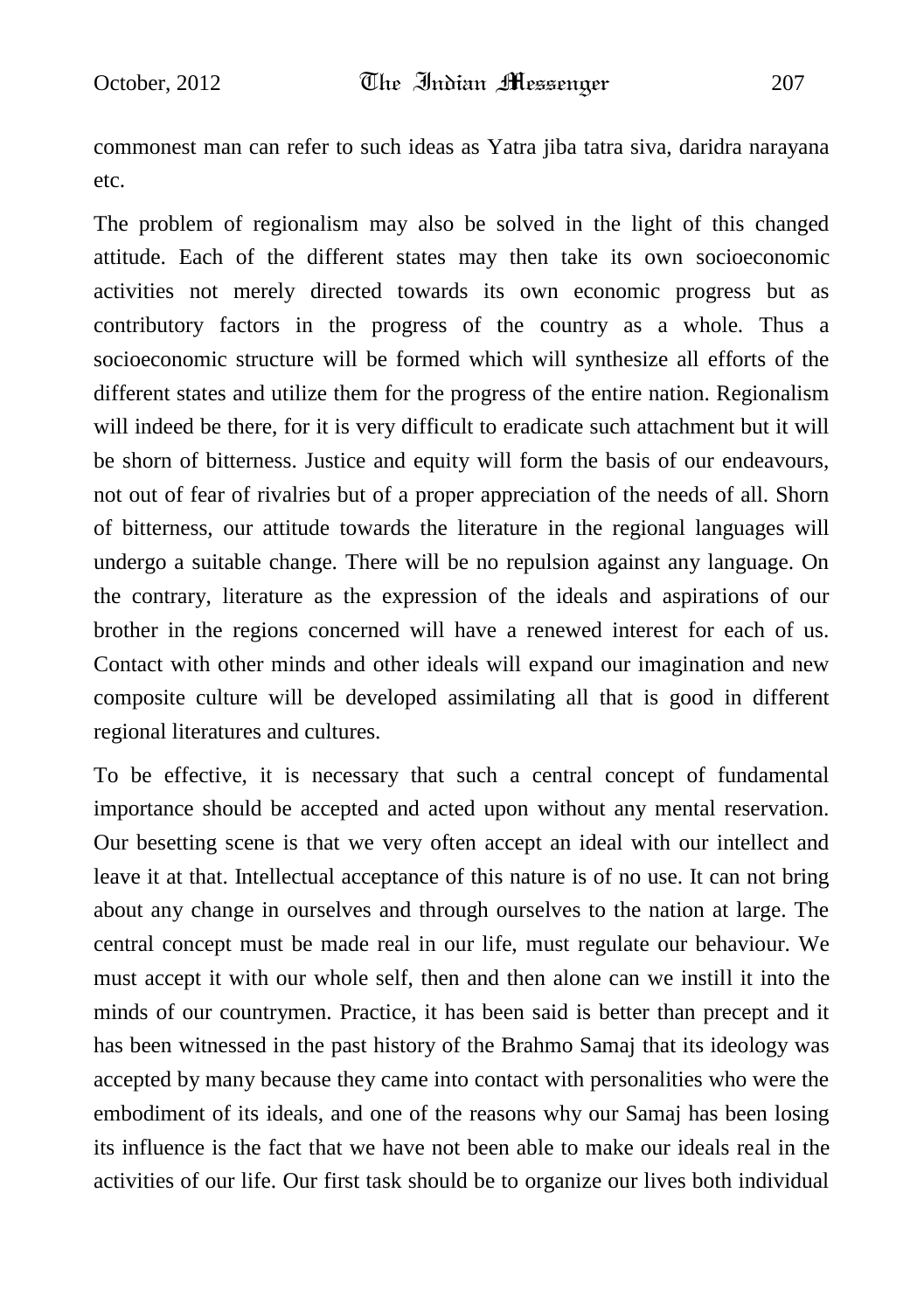and social in the light of this new attitude so that, as in the past, each one of us might be the embodiment of this changed outlook. It is only then that we will be heard and the ideal we stand for will be accepted by right thinking people. The best contribution that we can make towards emotional integration is to integrate ourselves first and then our social organization.

Along with our endeavour to realize this ideal in our individual and social life we should try to help those who come into contact with us through our various institutions towards the realization, in their lives and conduct, of this fundamental concept of regarding every object as illuminated by the Eternal Presence.

If we take these two initial steps successfully, I have every hope that the influence of this vital concept will imperceptibly spread among the people and bring about a welcome change in our attitude towards these different problems and thus help in the movement towards emotional integration.

*Presented at the All India Session of the Brahmo conference in Bombay, 1962*

The human soul realizes how impure is its nature when it dissociates itself from God; and how noble it becomes when it is with Him.

#### *Devendranath Tagore*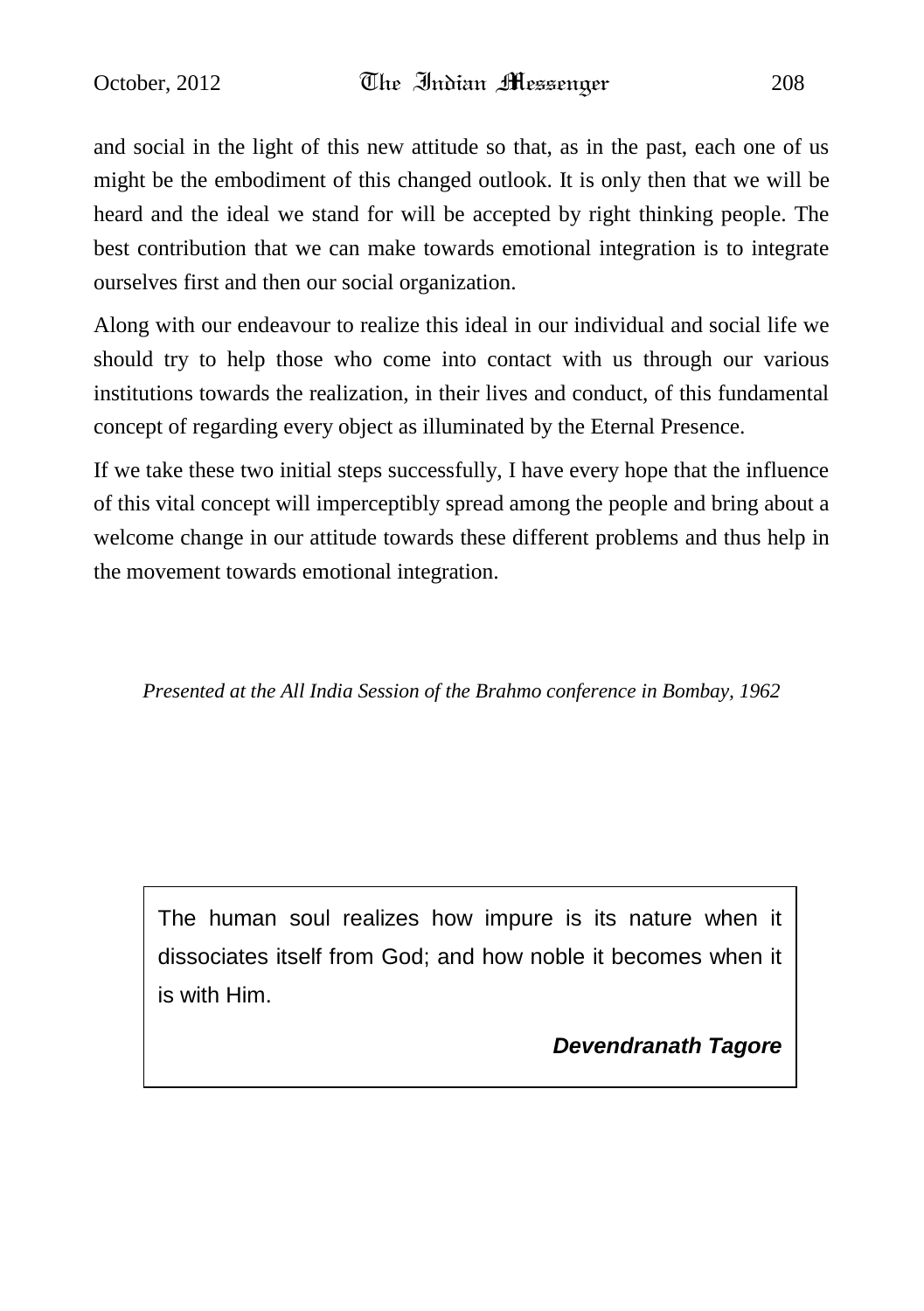# **Samaj News**

#### *Birth Aniversary of Ishwar Chandra Vidyasagar*

The 184th birth anniversary of Pandit Ishwar Chandra Vidyasagar was observed on 26th September 2012. On this occasion a lecture meeting titled "Vidyasagar Revisited" was arranged. Sri Lakshmi Narayan Ray presided over the meeting and after a short prayer by him the meeting commenced. The guest speaker Dr. Maqbul Islam offered an analysis on the various aspects of Pandit Iswarchandra and his various reform activities and pointed out that this great man was atrrue successor of Raja Rammohun Roy.

#### *Death Anniversary of Raja Rammohun Roy*

The 179th death anniversary of Raja Rammohun Roy was observed by the Samaj on 27th September 2012. In the morning floral wreaths were offered at the foot of his statue in the Maidan by the Brahmo Samajes in and around Calcutta and the several institutions run by the Sadharan Brahmo Samaj including the schools and colleges. After the laying of wreaths there was a short divine service conducted by Sri Tapabrata Brahmachari the hymns were sung by the girls of the Montessori section of the Brahmo Balika Shikshalaya. This function was organized with the assistance of the West Bengal State Government and the Kolkata Municipal Corporation.

In the evening a lecture meeting was held in the prayer of the Samaj titled "Ethical Values in Teaching & Learning System". The meeting was presided over by Sri Ashis Pain and after a short prayer the meeting commenced The guest speaker professor Sunanda Sannyal spoke on the subject and put before his listeners many examples of every day occurrences in support of his view. He appealed to the Brahmo Samaj to take up the cause in whatever small way it be possible to improve the matters.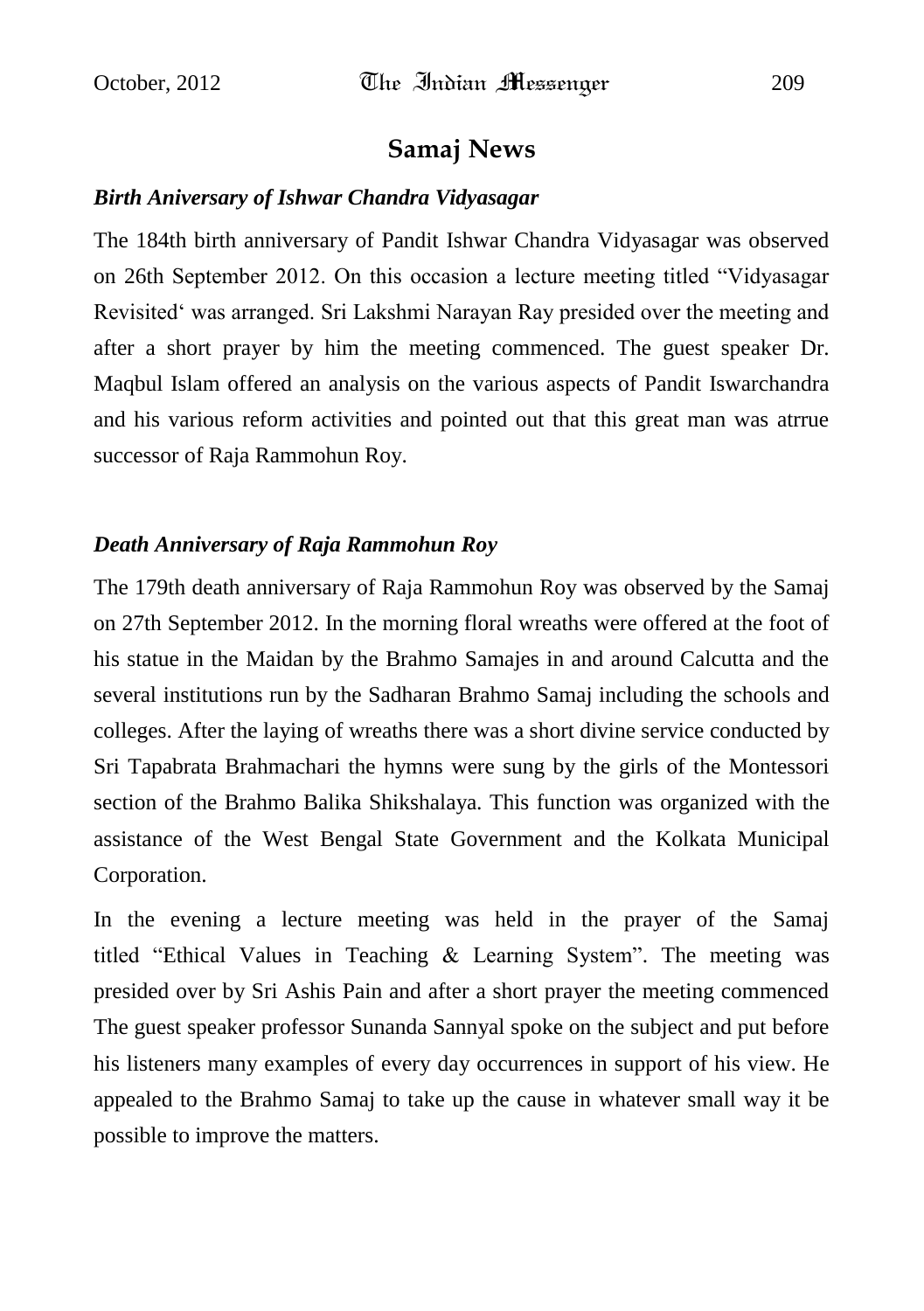#### *Death anniversary of Pandit Sivnath Sastri*

The 93rd death anniversary of Pandit Sivnath Sastri was observed by the Samaj on 30th September 2012. A prayer meeting was held in the Mandir. Sri Ashis Kumar Pain conducted the divine service and the hymns were sung by Sri Samir Das

# **Domestic News**

#### *Veteran Brahmo W. H. Puttiah passes away*

Gandhian Social Worker, Freedom Fighter and Veteran Brahmo Shri W. H. Puttiah passed away on Wednesday the 26th September 2012 after a brief illness. He was 89.

Born in 1923, he took active part in the Quit India Movement in 1942 along with his brother late W. H. Hanumanthappa (Junior).

He founded the Wooday Foundation in 1983 to promote education and health in rural areas. He was actively associated with the Gandhi Peace Foundation, Bangalore Brahmo Samaj and several educational institutions as a leading member or office-bearer.

#### *Addya Sraddha*

Namita Rao, daughter of Late Sudhakar Rao of Cuttack passed away on 13.09.12 at the age of 89 years. Her Addya Sraddha was performed at her residence on 23.09.2012. Sri Bikash Dutta conducted the prayers. A donation of Rs. 500/- to Sadharan Brahmo Samaj was given on that occasion by her brothers and sisters.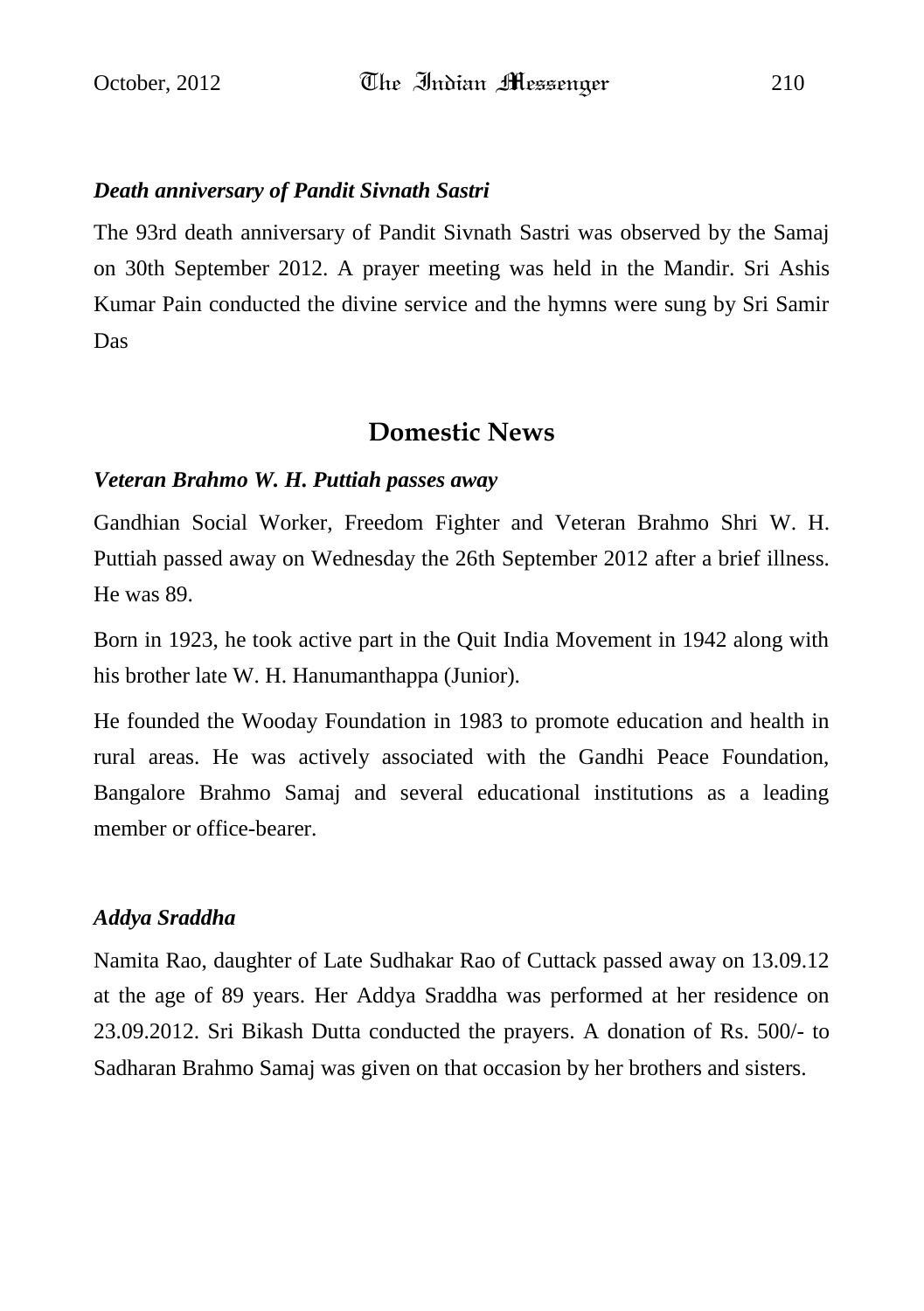#### *Birthday*

1st birthday ceremony of Suvomita Pal daughter of Sri Subhanjan Pal and Smt. Sutapa Pal was held on 27th December 2011 in their residence at Kalna. Sri Tapabrata Brahmachary conducted Brahmoposana.

On this occasion grandfather Sri Soumendranath Pal and grandmother Smt. Monila Pal donated Rs. 1000/- in Sadharan Brahmo Samaj General Fund.

# **NOTICE**

# **SADHARAN BRAHMO SAMAJ Annual General Meeting to be held on 27/01/2013 Sunday at 6 P.M. Venue: Sadharan Brahmo Samaj Prayer Hall**

## **AGENDA**

- 1. President"s speech under Rule 14.
- 2. Annual Report of the Sadharan Brahmo Samaj for 2011-2012
- 3. Audited Accounts of the Sadharan Brahmo Samaj for 2011-2012 (March, 2012)
- 4. Declaration of the results of the Election of the office bearers of the Sadharan Brahmo Samaj for 2012-2013
- 5. Declaration of the results of the Election of the members of the General Committee of Sadharan Brahmo Samaj for 2012-2013 (Kolkata & Mofussil)
- 6. Greetings
- 7. Appointment of Auditor for 2012-2013
- 8. Miscellaneous.

Members of the Sadharan Brahmo Samaj are requested to attend.

211, Bidhan Sarani, Secretary

Date: 20.09.2012 Premomoy Das Kolkata - 700006 Sadharan Brahmo Samaj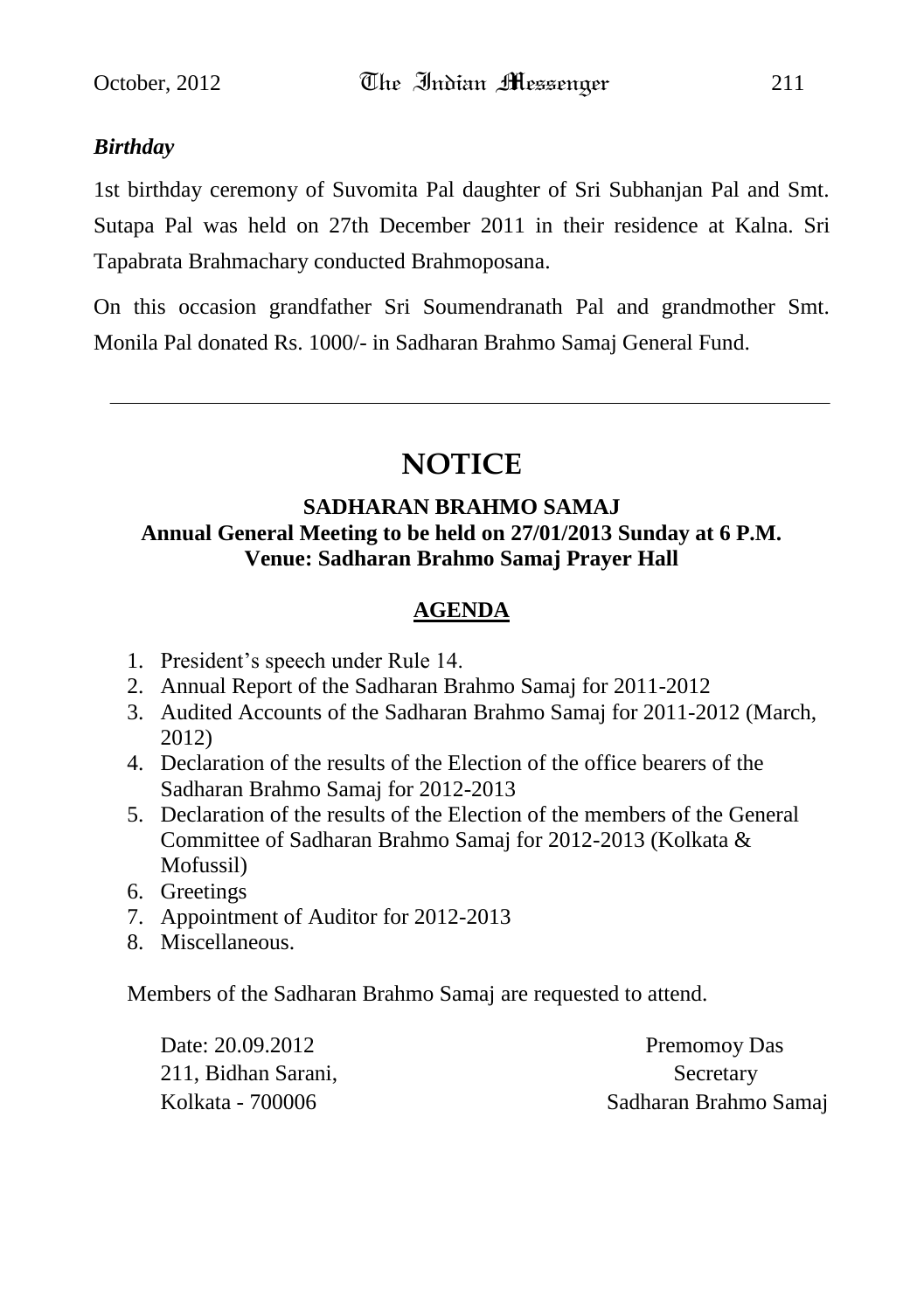# **NOTICE**

## **SADHARAN BRAHMO SAMAJ Annual Election of Sadharan Brahmo Samaj: 2012 - 2013**

#### **(A) Election of Office-bearers:**

Nominations are invited for the under mentioned posts of the Sadharan Brahmo Samaj for 2012-2013 from amongst the valid members of the Sadharan Brahmo Samaj. The name for each post shall be duly proposed and seconded in writing by two valid members with their full addresses and with written consent from the candidate with his address. Eligible candidate must be at least 25 years of age and must posses the qualification of membership under rule 6 (Kha). Officebearers shall be resident of Kolkata or its neighborhood. All nominations must reach the Samaj Office within 5 p.m. on or before  $24<sup>th</sup>$  November, 2012. Names of valid candidates after scrutiny will be put up on the Samaj Notice Board on 01.12.2012 after 5 p.m. The last date for withdrawal of candidature will be 08.12.2012 by 5 p.m. after which date no withdrawal will be admissible.

#### Post of Office-bearers

| 1. President             |       | One                 |
|--------------------------|-------|---------------------|
| 2. Secretary             |       | <b>One</b>          |
| 3. Assistant Secretaries | $---$ | Not more than three |
| 4. Treasurer             |       | One                 |

#### **(B) Election of Members of General Committee for 2012-2013:**

Members of the Sadharan Brahmo Samaj willing to stand as candidate for election to the General Committee of the Sadharan Brahmo Samaj for 2012-2013 are requested to send their full names and addresses to the undersigned on or before 24.11.2012 within 5 p.m. at the Samaj Office. Candidates must be members of Sadharan Brahmo Samaj for at least three years, must have completed 25 years of age and possess the qualifications of members under rule 6 (Kha) under rule 20 read with Bye-law 2 as amended on 06.12.1969. Kolkata members should be residents of Kolkata postal zone and Howrah town. Names of valid candidates after scrutiny will be put up on the Sadharan Brahmo Samaj Notice Board on 01.12.2012 after 5 p.m. The last date for withdrawal of candidates will be 08.12.2012 by 5 p.m. after which date no withdrawal will be admissible.

211, Bidhan Sarani, Secretary Secretary

20.08.2012 Premomoy Das Kolkata - 700006 Sadharan Brahmo Samaj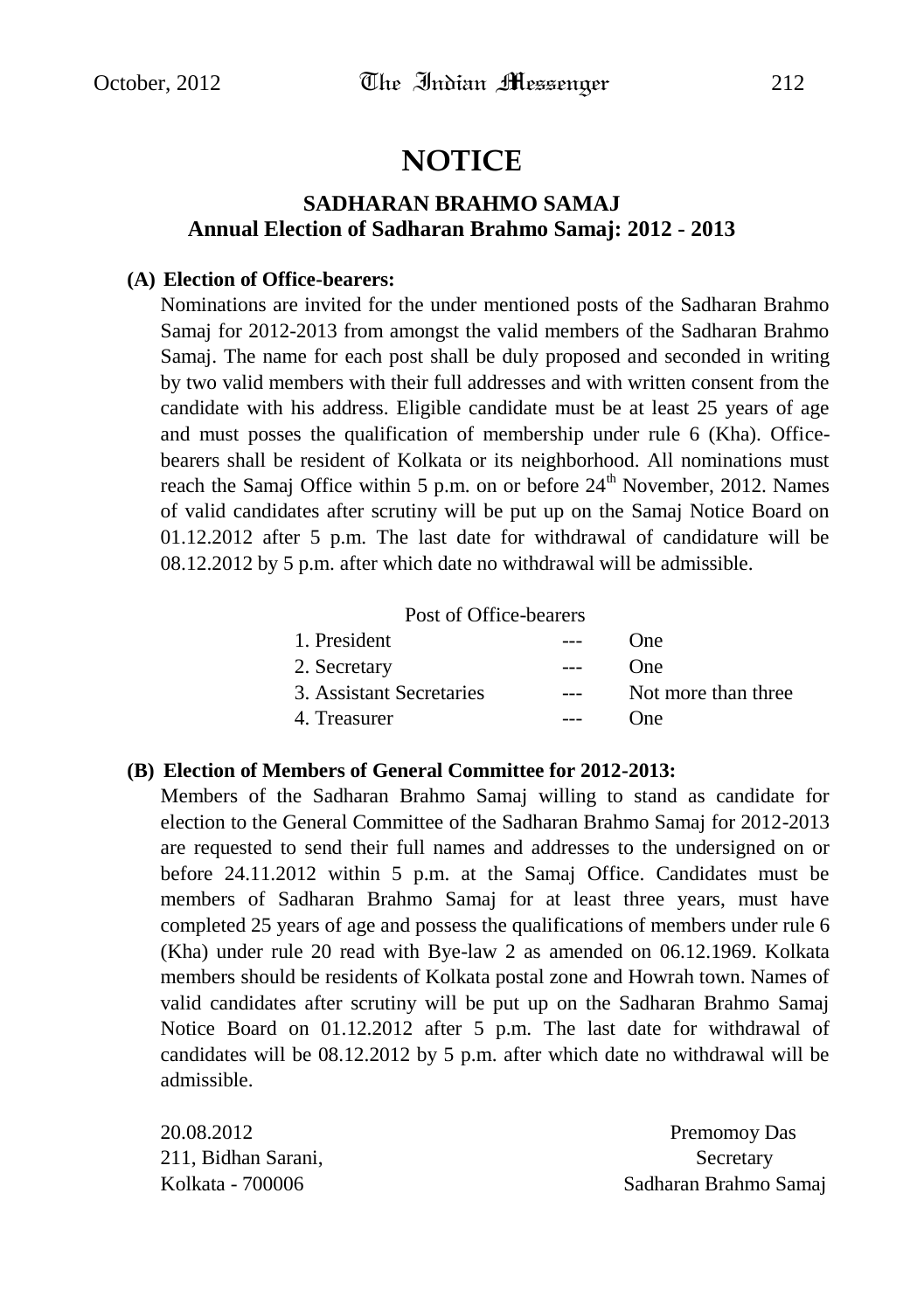# **Acknowledgement For the month of September 2012**

# **Donation**

| DN/GL<br>No. | <b>Donor's Name</b>                     | <b>Occasion</b>                                                        | <b>Purpose</b>                | <b>Amount</b><br>(Rs.) |
|--------------|-----------------------------------------|------------------------------------------------------------------------|-------------------------------|------------------------|
| $DN/a-662$   | Sm. Bina Das                            |                                                                        | Mahila Bhavan<br>Fund         | $200/-$                |
| GL-692       | Sm. Himansu Jana                        |                                                                        | I.B.F. Fund                   | $50/-$                 |
| GL-702       | Sri Ranabir Mitra &<br>Sm. Amrita Mitra | In memory of<br>Late Rabindra<br>Nath Neogi for<br><b>Medical Fund</b> | <b>Medical Relief</b><br>Fund | $15,000/-$             |
| GL-703       | Sm. Sucheta Neogi                       | In memory of<br>Late Rabindra<br>Nath Neogi for<br>Printing<br>Machine | <b>Printing Machine</b>       | $10,000/$ -            |
| GL-704       | Sm. Ranu Bose                           | Donation for<br>Mahila Bhavan<br>education<br>Purpose                  | Mahila Bhavan<br>Fund         | $1,001/-$              |
| GL-704       | <b>Sm. Ranu Bose</b>                    | Donation for<br>Balya Bhavan<br>education<br>Purpose                   | Balya Bhavan<br>Fund          | $1,001/-$              |

# **Trust Fund (New)**

| <b>T.F. No.</b> | <b>Donor's Name</b> | <b>Name of</b><br>T.F.   | <b>Purpose</b>                   | <b>Amount</b><br>(Rs.) |
|-----------------|---------------------|--------------------------|----------------------------------|------------------------|
| TF-715          | Sri Sukdeb Kundu    | Late Manjula<br>Kundu TF | Calcutta<br>Congregation<br>Fund | $10,000/-$             |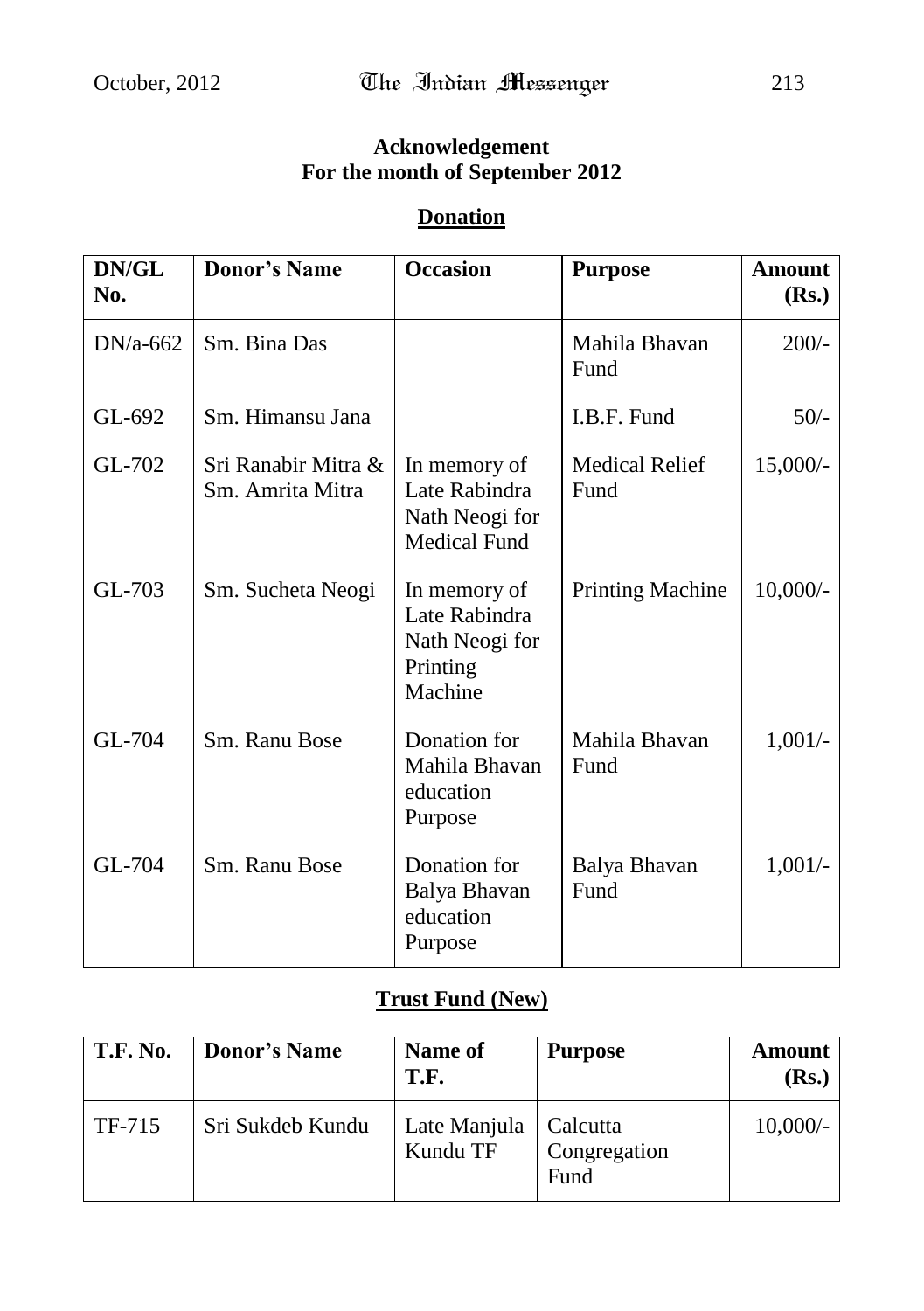| <b>T.F. No.</b> | <b>Donor's Name</b>                  | Name of<br>T.F.              | <b>Purpose</b>      | <b>Amount</b><br>(Rs.) |
|-----------------|--------------------------------------|------------------------------|---------------------|------------------------|
| TF-710          | Sm. Shewli Roy                       | Sudhangshu<br>Prova TF       | <b>General Fund</b> | $2,000/-$              |
| TF-711          | Sm. Samita Das &<br>Sri Premomoy Das | Ira Das TF                   | <b>Medical Fund</b> | $500/-$                |
| TF-712          | Sm. Samita Das &<br>Sri Premomoy Das | Sushama<br>Roy TF            | <b>Relief Fund</b>  | $500/-$                |
| TF-713          | Sm. Jayanti<br>Mukherjee             | Karuna<br>Kanta Bose<br>TF   | <b>General Fund</b> | $1,000/-$              |
| TF-714          | Sm. Jayanti<br>Mukherjee             | Profulla<br>Kanta Bose<br>TF | <b>General Fund</b> | $1,000/-$              |

# **Trust Fund (Addition)**

# **Matrimonial**

Wanted a bride for a groom aged 38, 5'5", having own business and own residence in Patna. Phone: 08434335872 / 09430043257 (M) email:tuhink2002@rediffmail.com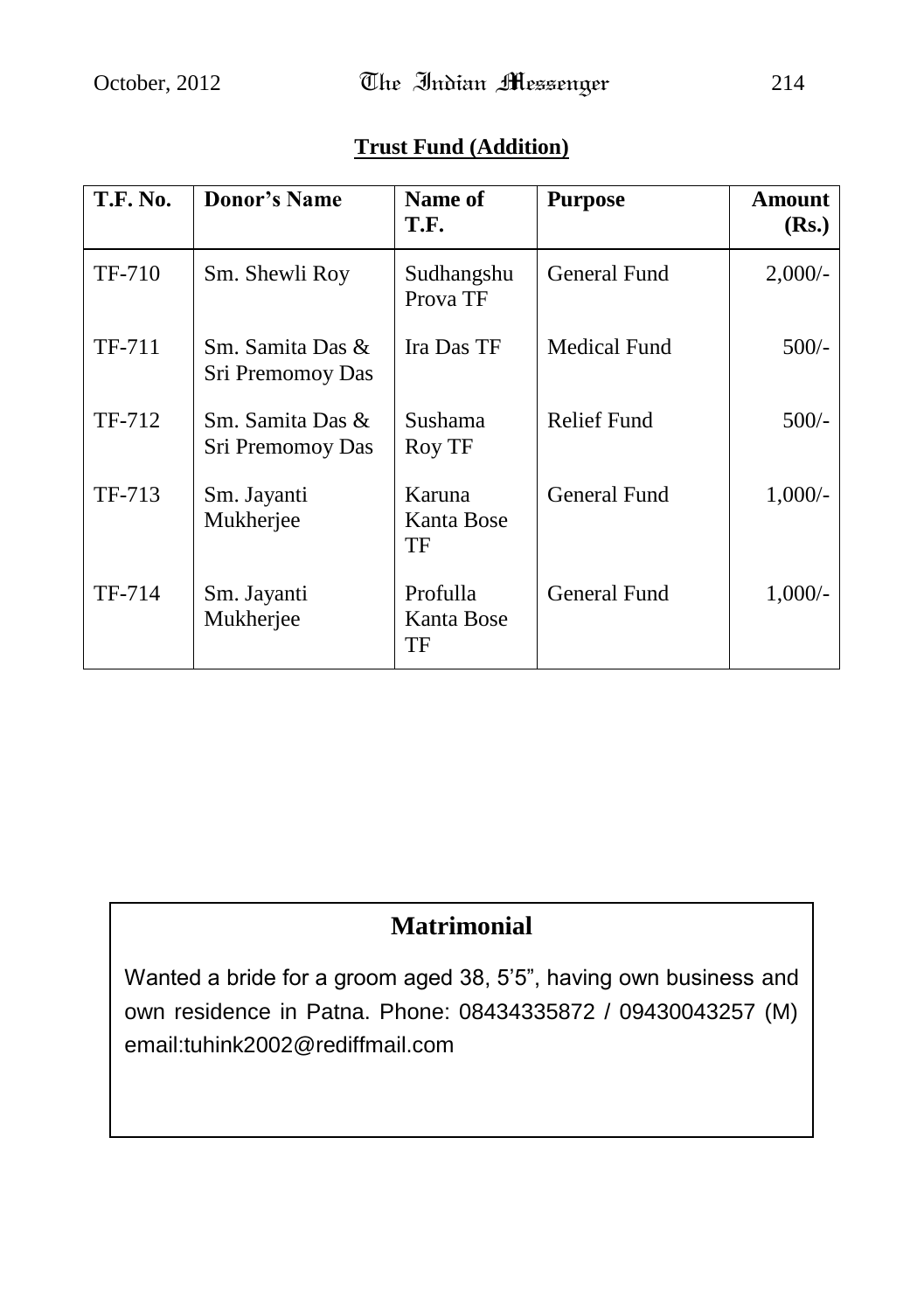#### **SUBSCRIPTION FORM**

I/We wish to subscribe "The Indian Messenger" and agree to abide by your rules and regulations.

| Type of membership : Individual () / Institutional ()                            |
|----------------------------------------------------------------------------------|
| <b>Subscription period</b> : One Year () / Two Years ()                          |
| Type of Media : Print Copy () / Digital Copy ()                                  |
|                                                                                  |
|                                                                                  |
|                                                                                  |
| State:________________________________Country:__________________________________ |
|                                                                                  |
|                                                                                  |
| DD/Cheque No. ______________________________Date:_______________________________ |
|                                                                                  |
| DD/Cheque in favor of "Sadharan Brahmo Samaj" Payable at Kolkata                 |

| Signature:          | eal |
|---------------------|-----|
| (For Institutions): |     |

**-------------------------------------------------** Cut Here **-------------------------------------------------**

| <b>Membership</b> | One year (12 issues) |                     | Two years (24 issues) |                     |
|-------------------|----------------------|---------------------|-----------------------|---------------------|
|                   | <b>Print Copy</b>    | <b>Digital Copy</b> | <b>Print Copy</b>     | <b>Digital Copy</b> |
| Individual        | Rs 200/-             | Rs. 100/-           | Rs 360/-              | Rs. 180/-           |
|                   | & 10 US\$            | & 5 US\$            | & 20 US\$             | & 8 US\$            |
| Institutional     | Rs 240/-             | Rs. 100/-           | Rs 440/-              | Rs. 180/-           |
|                   | & 10 US\$            | & 5 US\$            | & 20 US\$             | & 8 US\$            |

**Kindly correspond to** The Editor, The Indian Messenger Sadharan Brahmo Samaj 211, Bidhan Sarani, Kolkata – 700006, India

> **Telephone:** (+91) (33) 22412280 **Email:** brahmosamaj.sadharan@gmail.com **Website:** www.thesadharanbrahmosamaj.org

Please Note the above Subscriptions include the postal charges. For Institutional Subscribers 2 copies will be send to the same address. Digital copies will be sent to the registered email ID in PDF format.